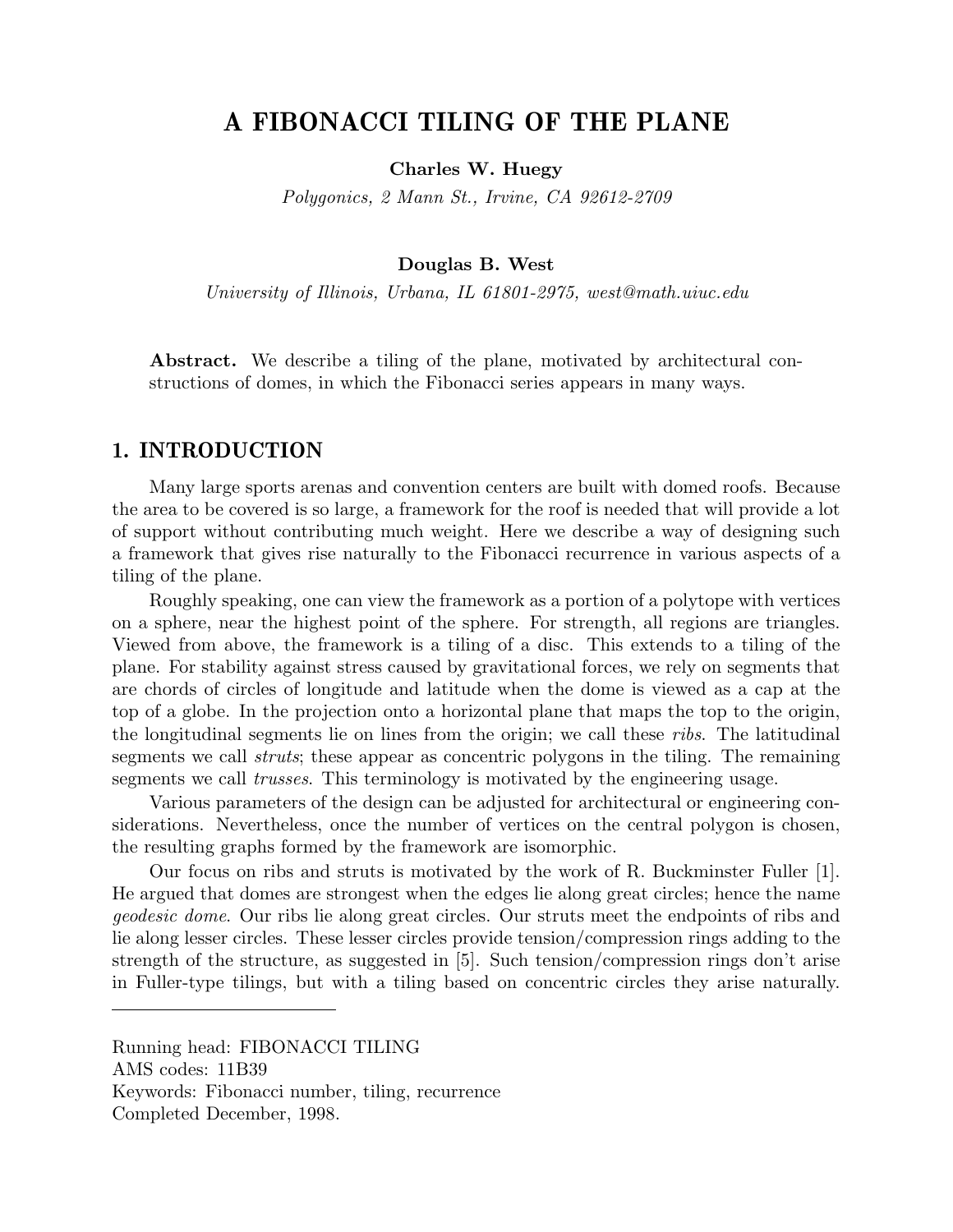Diagonal trusses provide lateral stability and complete the triangulation. Fuller held that this was essential for maximum strength; adding trusses to obtain a triangulation increases rigidity.

Fuller's original dome partitioned the icosahedron into many smaller triangles. The truncated icosahedron has pentagons and hexagons as faces but uses edges of a single length [8]. By placing a central vertex in each face, one can regain the structural strength of triangles using only two types of triangles. Since the time of Fuller, a considerable attention has been given to minimizing the number of types of triangles needed to construct ever larger domes [7]. Engineers have also studied Fuller's concept of tensegrity forces holding domes together [6].

Our tiling is isomorphic to a vertical projection of the design for a dome. Tiling the plane with polygons is a well-studied area [2,4]. Our tiling is motivated by engineering considerations and exhibits Fibonacci growth as it expands from the origin. Fibonacci numbers also occur in hyperbolic tilings of the plane by triangles or heptagons that are regular with degree 7 or 3, respectively [3].

## 2. THE TILING

We describe an infinite graph embedded in the plane. The edges are ribs, struts, and trusses as described earlier. The struts form polygons (called rings) whose vertices lie on concentric circles centered at the origin. The ribs and trusses join vertices on consecutive rings, with the ribs lying along geometric rays from the origin.

We begin with a regular polygon around the origin. The number of sides is  $s_0$ , which is the fundamental parameter of the design. The edges of this polygon are struts forming ring 0. In general, let  $s_k$  be the number of struts in the kth ring, and let  $r_k$  and  $t_k$  be the number of ribs and trusses, respectively, reaching out to the kth ring. Figure 1 shows the central portion of the tiling, with ring 0 through ring 6, in the case  $s_0 = 4$ .

The graph is generated by two rules that produce the ribs, struts, and trusses in successive rings. The key structural aspect of the design is the first rule, which introduces struts to support the weight of earlier ribs in a symmetric fashion. The application of the rules can be seen clearly in Figure 2, where the ribs are drawn as dashed segments for clarity.

*Rule 1:* Each rib R that reaches ring k at a point x produces two trusses from x that reach ring  $k + 1$  at the endpoints of a strut on ring  $k + 1$  that is perpendicularly bisected by the radial extension of R. Such a vertex x is a bifurcation point of ring k. Letting  $p_k$ be the number of bifurcation points on ring k, we have  $p_k = r_k$ .

Rule 2: Each strut on ring  $k-1$  produces two trusses reaching ring k at a common point x that initiates a rib to ring  $k+1$ . Since x also is the common endpoint of two struts on ring k, two trusses emanate from x to ring  $k+1$  by the same rule. Thus we call x a trifurcation point of ring k. Letting  $q_k$  be the number of trifurcation points on ring k, we have  $r_{k+1} = q_k = s_{k-1}$ .

To get started from ring 0, we use a degenerate form of Rule 2, declaring that all vertices in ring 0 are trifurcation points from which ribs extend to ring 1.

Since ring k is a polygon, the number of vertices on ring  $k$  is the same as the number of struts on ring k. The vertices on ring k are generated from struts and bifurcation points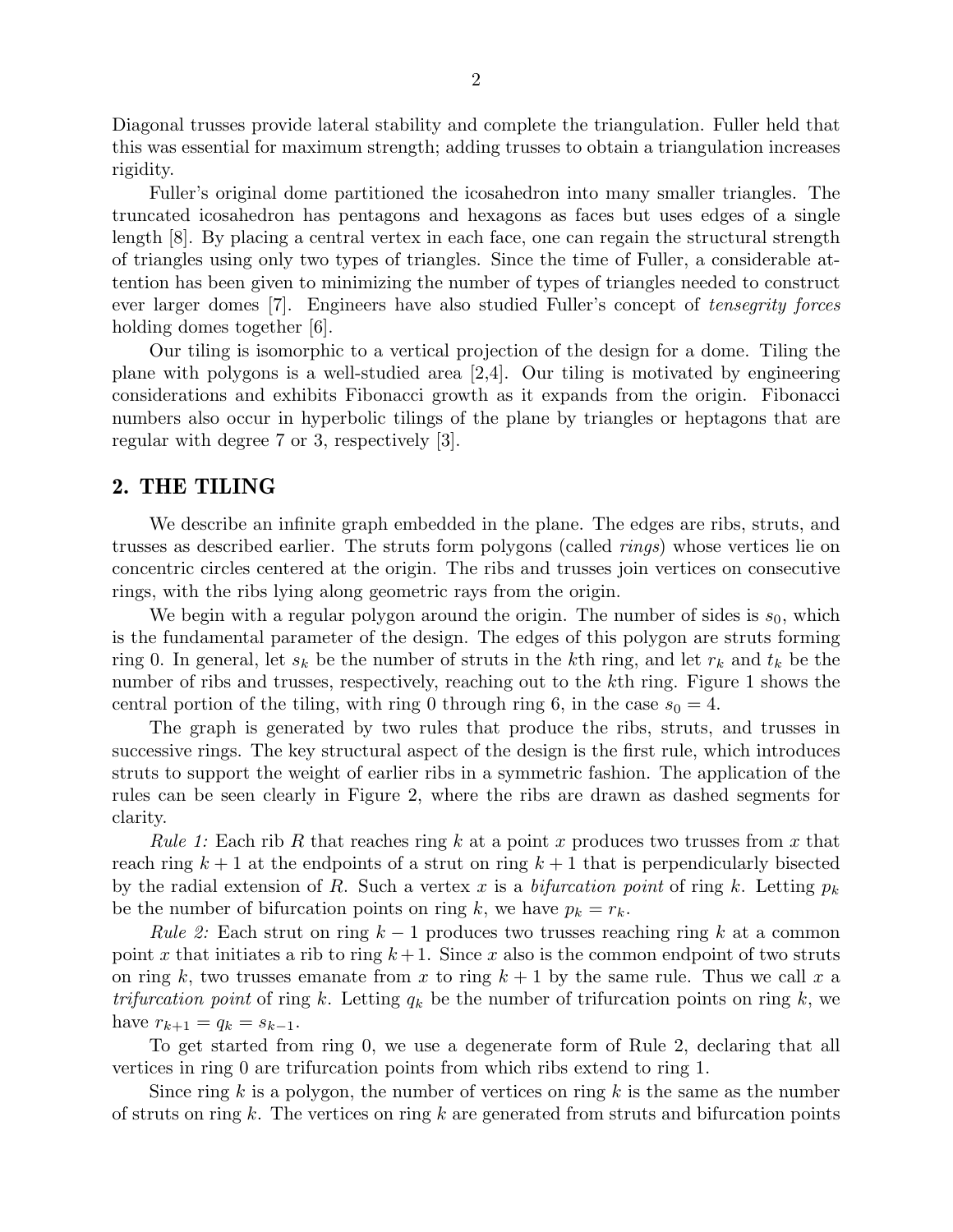on ring  $k-1$ . There is one point on ring k for each strut on ring  $k-1$ , and there are two points on ring k for each bifurcation point on ring  $k - 1$ . Thus  $s_k = s_{k-1} + 2r_{k-1}$ .

Alternatively, the points are bifurcation or trifurcation points, so  $s_k = p_k + q_k$ . We can also count directly the struts generated at ring  $k$ ; we have one from each bifurcation point and two from each trifurcation point at ring  $k - 1$ . Thus  $s_k = p_{k-1} + 2q_{k-1}$ . From these two equations, we obtain

$$
s_k = p_{k-1} + 2q_{k-1} = s_{k-1} + q_{k-1} = s_{k-1} + s_{k-2}.
$$

Since  $p_{k+1} = r_{k+1} = q_k = s_{k-1}$ , the other sequences use the same values, except that values appear in  $\langle q \rangle$  delayed by one step and in  $\langle p \rangle$ ,  $\langle r \rangle$  delayed by two steps. To generate the sequences, we need the initial values. Our parameter is  $s_0$ . All the points in ring 0 are trifurcation points. Thus we have  $p_0 = r_0 = 0$  and  $q_0 = s_0$ . Thus  $s_1 = 2s_0$ , and our sequence is  $s_0$  times the Fibonacci sequence. Specifically, with the convention  $F_0 = F_1 = 1$ , we have  $r_k = s_0 F_{k-1}$ .

In light of the tiling in [4], we note that our tiling is a refinement of a tiling formed from irregular hexagons. The bifurcation point on level  $k$  at the outer endpoint of each rib is incident to five edges: the rib, the two neighboring struts, and the two trusses that ascend to the next level. Adding the other triangle sharing the strut between those two trusses completes a hexagonal region consisting of two triangles between levels  $k - 1$  and k, three between levels k and  $k + 1$ , and one between levels  $k + 1$  and  $k + 2$ . Each such hexagonal region contains one rib, and each rib generates one such hexagon. We call the hexagonal region containing a rib the *fundamental hexagon* of the rib (see Figure 3).

The fundamental hexagons are pairwise disjoint. Except for the central  $s_0$ -gon and the triangles neighboring it, the plane is tiled by these hexagons. When  $s_0 = 3$ , added the central hexagonal region completes a tiling of the plane by hexagons.

One can also observe that each rib begins an infinite subgraph of the tiling. These subgraphs are pairwise isomorphic in their adjacency structure.

### 3. FURTHER REMARKS

To fix the remainder of the planar representation, we must choose the radii of the rings and locate the trifurcation points on each ring.

Between successive bifurcation points there are one or two trifurcation points; we call the latter "double" trifurcation points. Around a single trifurcation point, we obtain two struts of the same length; let  $s'_{l}$  $k'$  be the number of struts of this type on the k<sup>th</sup> ring. When there are double trifurcation points, we place them so that the three resulting struts have equal length; let  $s_k''$  $\frac{y}{k}$  be the number of struts of this type.

Thus each ring has struts of at most two lengths. We next determine the number of each type. As shown in Figure 2, each single trifurcation point is generated by a bifurcation point (end of a rib) two rings earlier. On the other hand, double trifurcation points are generated by bifurcation points in the preceding ring. Thus  $s'_k = 2r_{k-2}$  and  $s''_k = 3r_{k-1}$ .

Since  $\langle r \rangle$  is a multiple of the Fibonacci sequence, so are  $\langle s' \rangle$  and  $\langle s'' \rangle$ . Because the ratio of successive Fibonacci numbers is not constant, it is not possible to choose the radii of the rings to ensure that only two lengths of struts are used in the tiling. However, since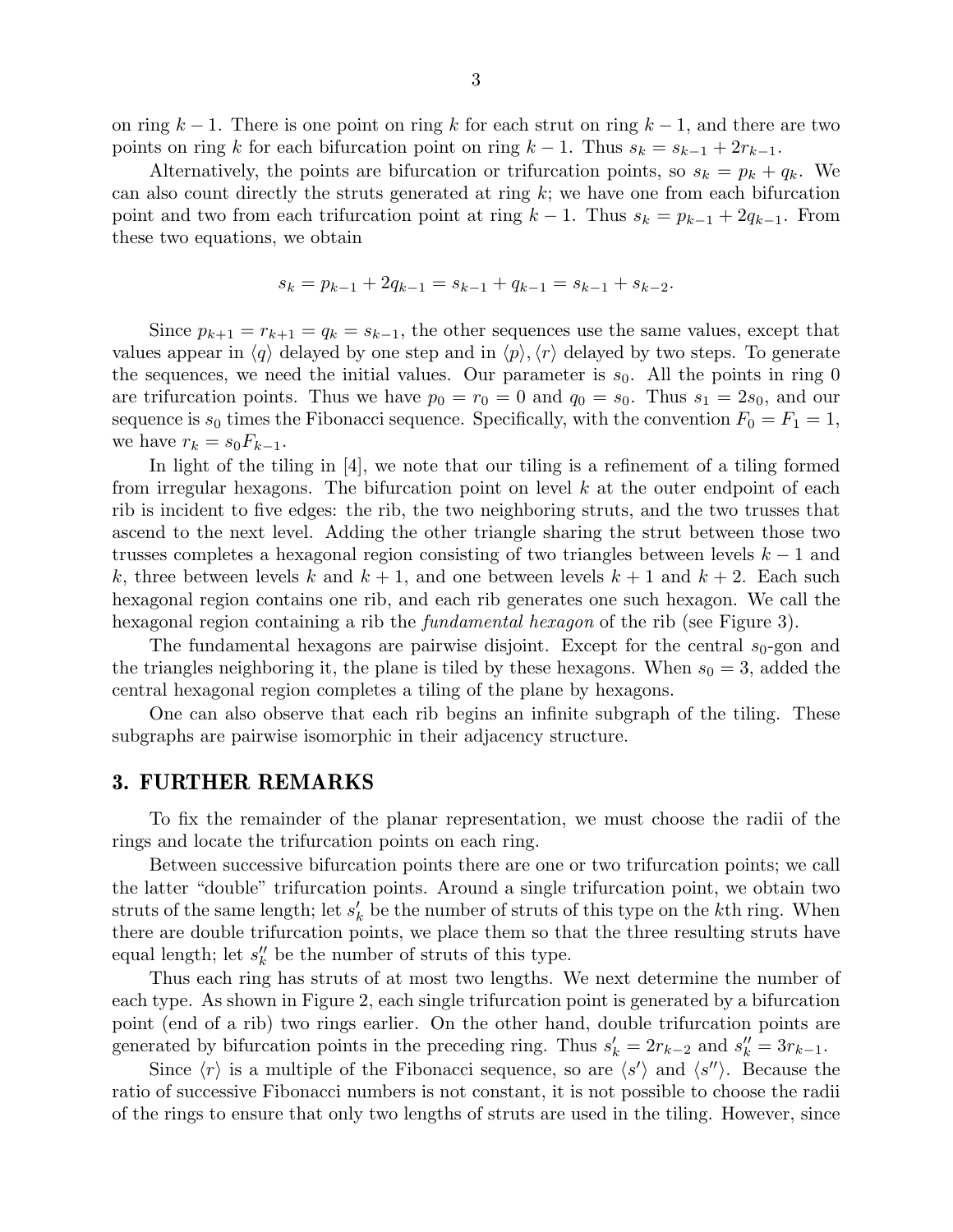those ratios oscillate around (and approach) the golden ratio  $\phi$ , and since circumference is proportional to radius, choosing the radius of ring k to be  $\phi^k$  will keep the lengths of struts "asymptotically" to two values.

We have chosen this approach in our illustrations. Once the trifurcation points are placed on one ring and the radius for the next ring has been chosen, the new ribs are extended out from these trifurcation points to reach the new ring, and the new trifurcation points are computed by trisection or bisection according to whether there are one or two of them between the neighboring ribs. Thus the tiling has been completely determined by choosing the radii to be powers of  $\phi$ .

We remark on one more occurrence of the Fibonacci recurrence. We have expressed our sequence by  $r_k = s_0 F_{k-1}$ . The expression  $s_k = s'_k + s''_k = 2r_{k-2} + 3r_{k-1}$  relating three multiples of Fibonacci sequences is an instance of a famous identity involving the Fibonacci numbers. With  $r_k = F_{k-1}$  and  $s_k = F_{k+1}$  in our indexing  $(F_0 = F_1 = 1)$ , our expression for  $s_k$  becomes  $F_{k+1} = F_2F_{k-3} + F_3F_{k-2}$ . The generalization of this is  $F_{n+m} = F_{n-1}F_{m-1} + F_nF_m$ , which has a simple combinatorial proof under the model that the Fibonacci number  $F_n$  counts the lists of 1's and 2's that sum to n.

Alternatively, if one has computed  $\langle r \rangle$  but not  $\langle s \rangle$ , this identity involving the two types of struts yields it by iteration of the Fibonacci recurrence:

$$
s_k = 2F_{k-3} + 3F_{k-2} = 2F_{k-1} + F_{k-2} = F_{k-1} + F_k = F_{k+1}.
$$

We close with several remarks about engineering aspects. The design presented here will be used as a semester-long example in an architecture course at the University of Illinois. The course will develop specifications for the structure that will then be tested by civil engineers. We expect that this testing will reveal that the design has greater strength per unit weight of materials as a result of using tension/compression rings corresponding to the concentric circles of the tiling. The ribs also strengthen the structure by spreading load evenly.

Another engineering issue is related to the fundamental hexagons discussed in Section 2. Deleting the struts leaves a decomposition of each fundamental hexagonal into three quadrangular regions. Each such quadrangle straddles a strut, and thus the clockwisefacing boundaries of these quadrangles decompose the edge set into paths of length two. This allows us to minimize the number of structural components by forming a quadrangle as two triangular plates, with the clockwise-facing boundary expressed as upward flanges and the opposite boundary as downward flanges.

Our tiling is proposed as the vertical projection into ground level from a threedimensional design. An important aspect of such an implementation, which we have not considered here, is the choice of relative elevations of the rings in the dome. This adds another dimension to the testing. Further parameters are the number of edges in the central polygon and the radii of the concentric circles.

Finally, we note that other variations of the central structure lead to Lucas numbers instead of Fibonacci numbers.

### References

[1] R.B. Fuller, U.S. Patent 2,682,235: Geodesic Dome, June 29, 1954.